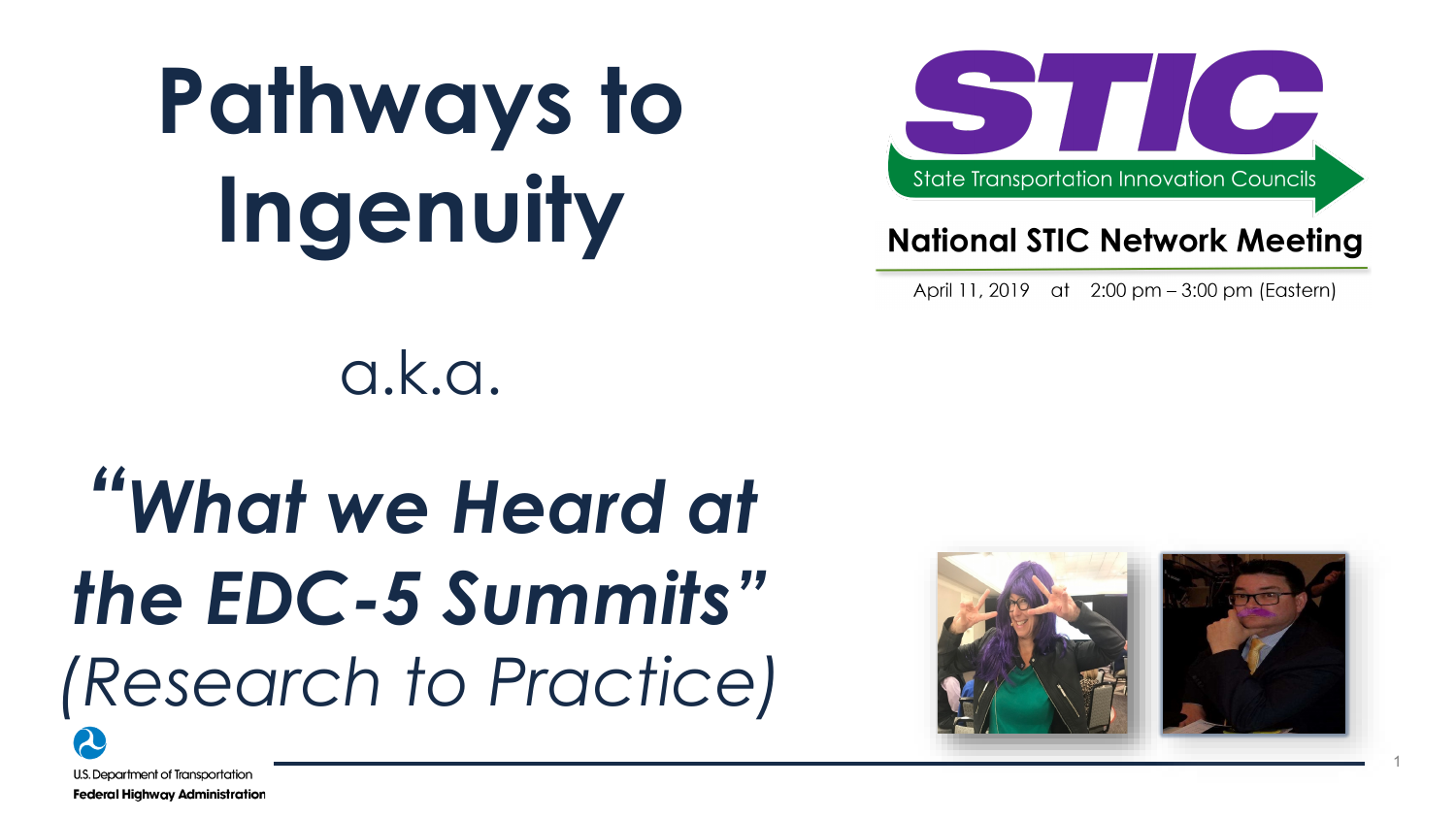

- **EDC model reduces risk** for DOTs
- Promote **Build a Better Mouse Trap**  program beyond LTAP community
- Expand/promote **Peer Exchanges**.
- Use **focus groups** to solicit ideas, include industry and universities.
- Allow creativity with **20% matching funds shared between states**; use a pooled funds concept
- **Value Engineering** available to solve challenges
- Alternative Technical Concept, coupled w/ transparency - **contractors learn from each other**
- Increase use of **Design/Build procurement model;** forms shared-risk environment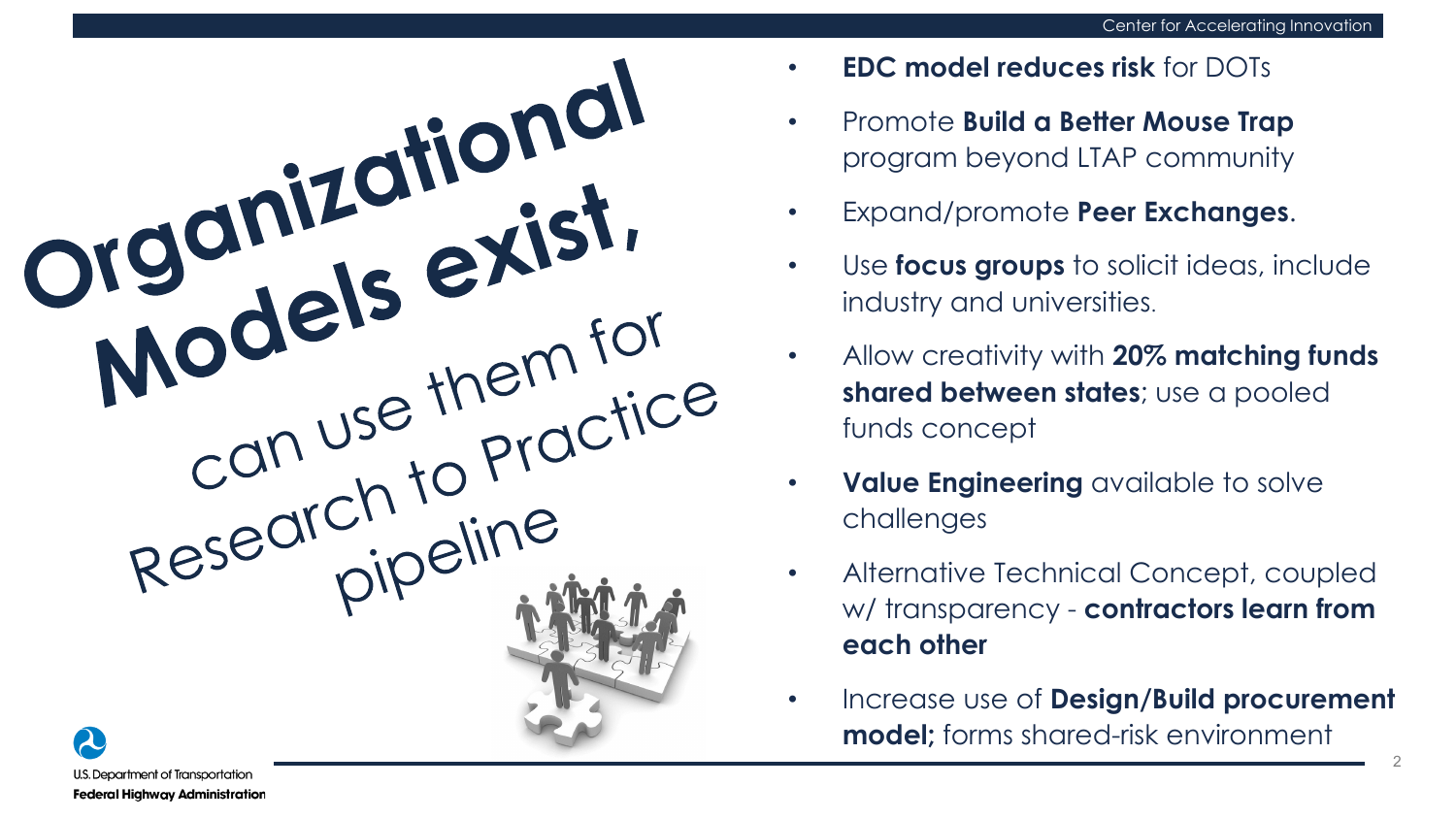

- STIC **communication** goals can help drive expectations
- **Work closer with** stakeholders outside the State DOT such as **academia and industry**
- **meetings** with industry
- Create **regional STIC exchanges**.
- Create "STIC Network-like" model between **small and large municipalities**
	- can learn and teach each other via peer exchange atmosphere
	- promote through conferences (face to face, experiential learning)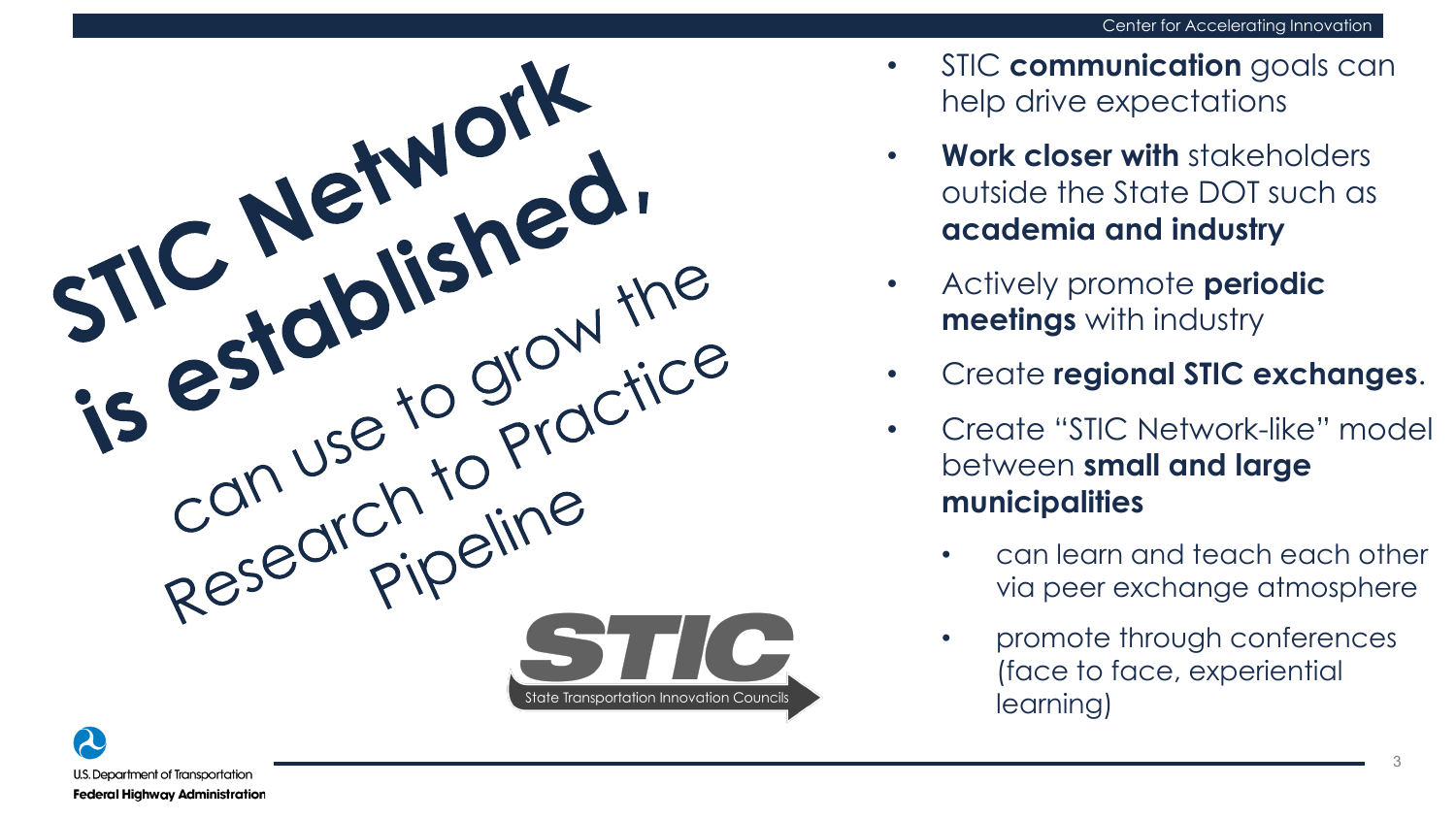



- Use **local road** network (low AADT) as **testing ground** for experimental products
	- **Can NOT risk public safety**
	- Important to have more R&D when it comes to the public's safety, **consider benefits and life cycle**.
	- Natural fear of deviating from established standards; adopting new things. Keep established standards that have been **vetted by professional community**.
- Important when taking a risk, that the **benefits are considered alongside the risk**
- **Conducting due diligence**, investigating, researching, finding the best product at best price, along with national standards is still role of DOT and FHWA

 $\boldsymbol{\lambda}$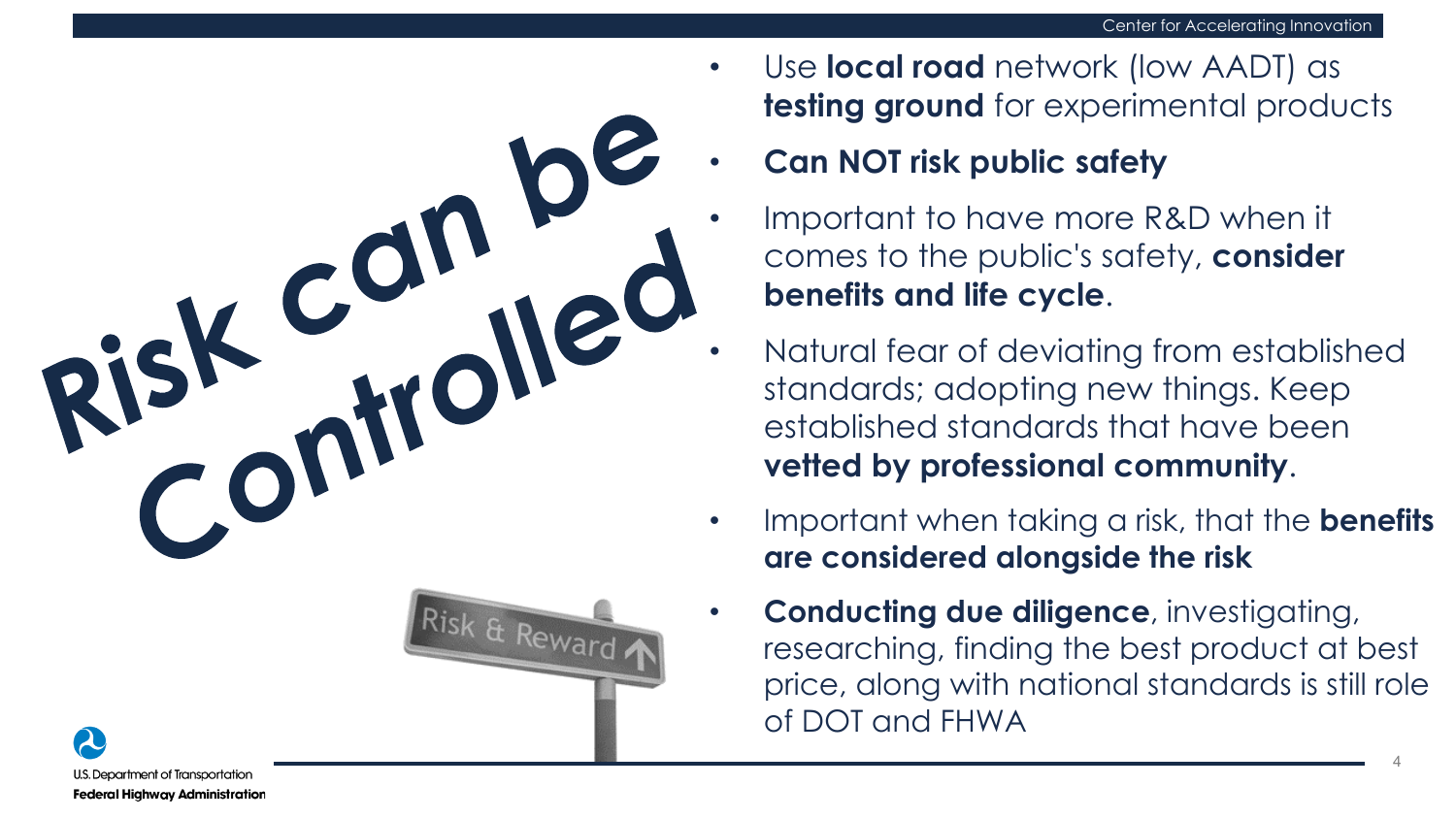- Change stigma of failure. **Learning requires failure** 
	- FHWA **Divisions are key to bridging DOT and HQ** in the "supply and demand chain" of need and knowledge.
	- Strongest partnership for pushing an innovation into practice is a **DOT champ & knowledgeable advocate from FHWA**.
	- Messaging and **support from upper management is imperative** to atmosphere
	- When people feel **empowered by their management**, they naturally use ingenuity to make their work place and work better.
	- **Incentives help generate ideas** from staff; management is listening, taking action, expressing gratitude
	- When **innovation is part of the DOTs mission**  statement, it can direct behavior

Attitude is<br>Everything!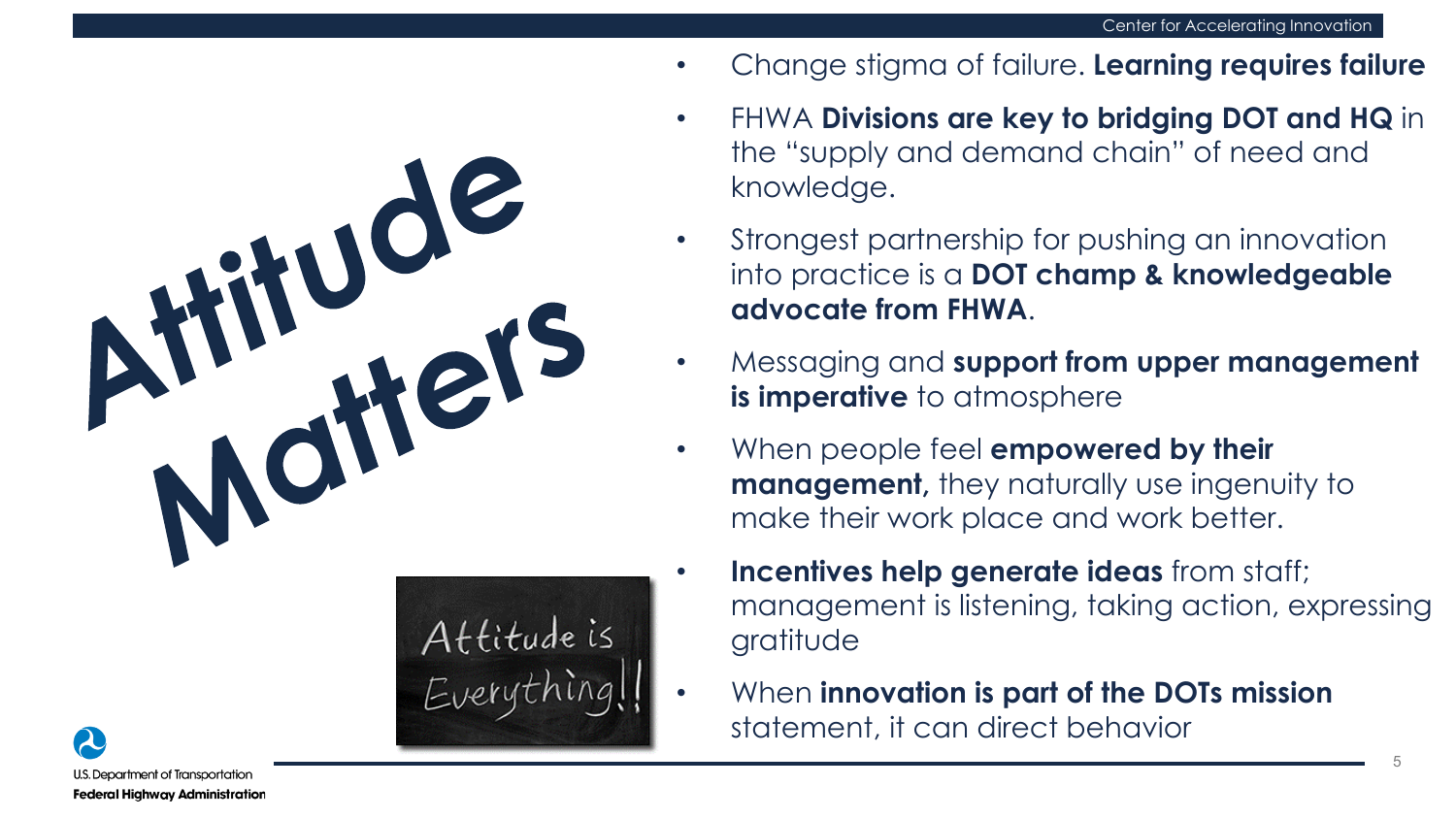

U.S. Department of Transportation **Federal Highway Administration** 

- Having a way to **collect ideas from all levels** within an organization is valuable
- Ideas come from **all sources**  don't overlook the "small" ideas
- **Ideas for change range** from big challenges on big projects to small changes within work life environments.
- **Communication is a challenge**, especially messaging to public and getting newsworthy information to local governments.
- Having an **informed public and elected officials** alleviates angst for a DOT to try something new. However, gaining that support relies on **accurate information**  to the public and elected officials.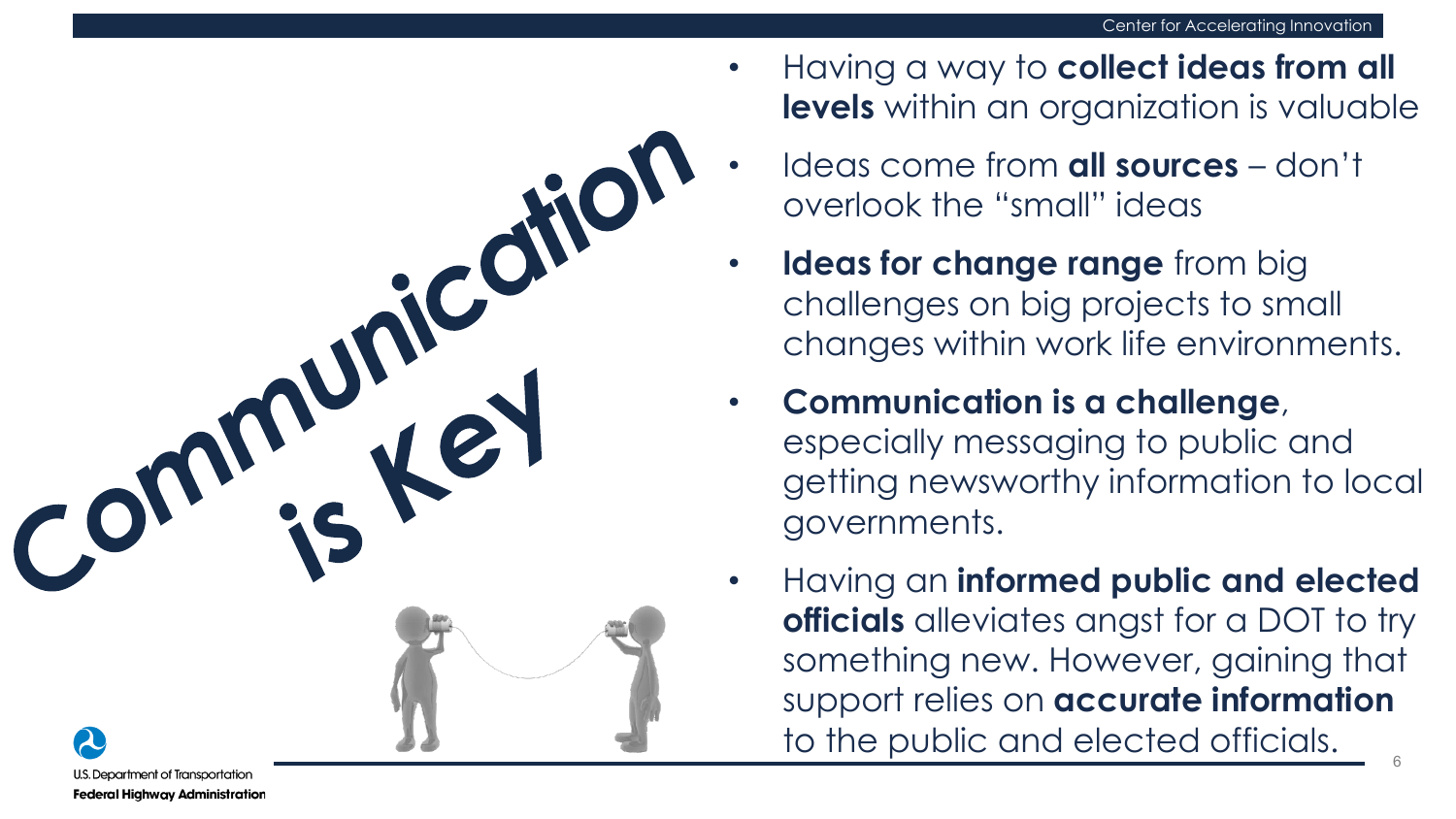- Operating in a nimble environment whether it is **quickly addressing funding challenges** for research/ innovation on a project or how to **expeditiously communicate to the right people** up the chain – is necessary.
	- Being nimble is **not a traditional trait of DOTs, thus is a challenge**. Specifications change at a very slow pace
	- **Offering different types of procurement methods** (ex. design/build) helps support a culture of innovation. Procurement methods to quickly contract with universities would be helpful
	- Lack of staff stymies innovation at DOTs. Recognition that some states use universities and consultants to carry out research as compared to internal DOT staff.
	- **Research** is currently in a reactive mode. It can, or should be, **out in front of issues**

ReN

impl